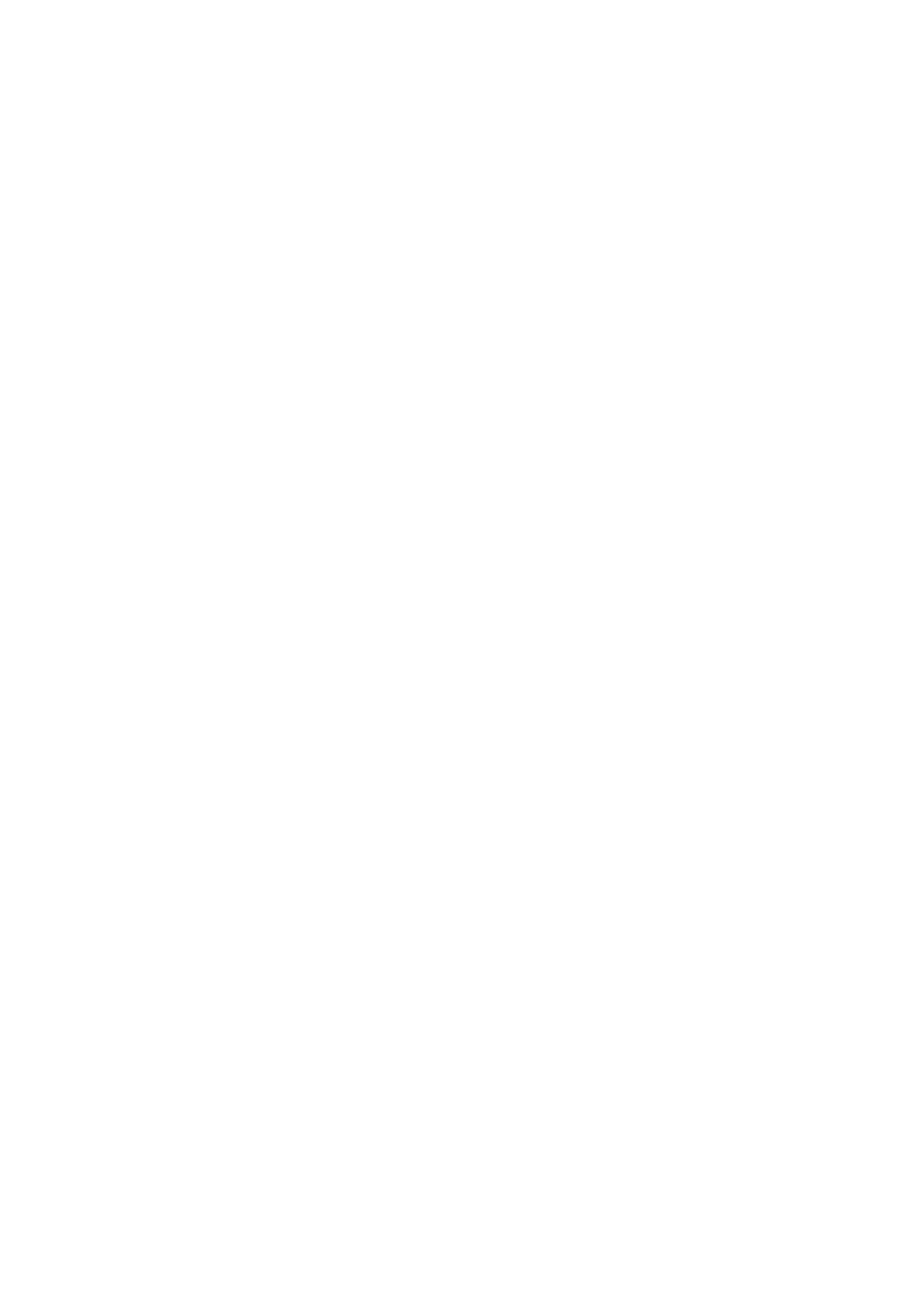## **Training Needs Assessment Report**

# **Strengthening Financial Oversight Institutions in the Palestinian Security Sector**



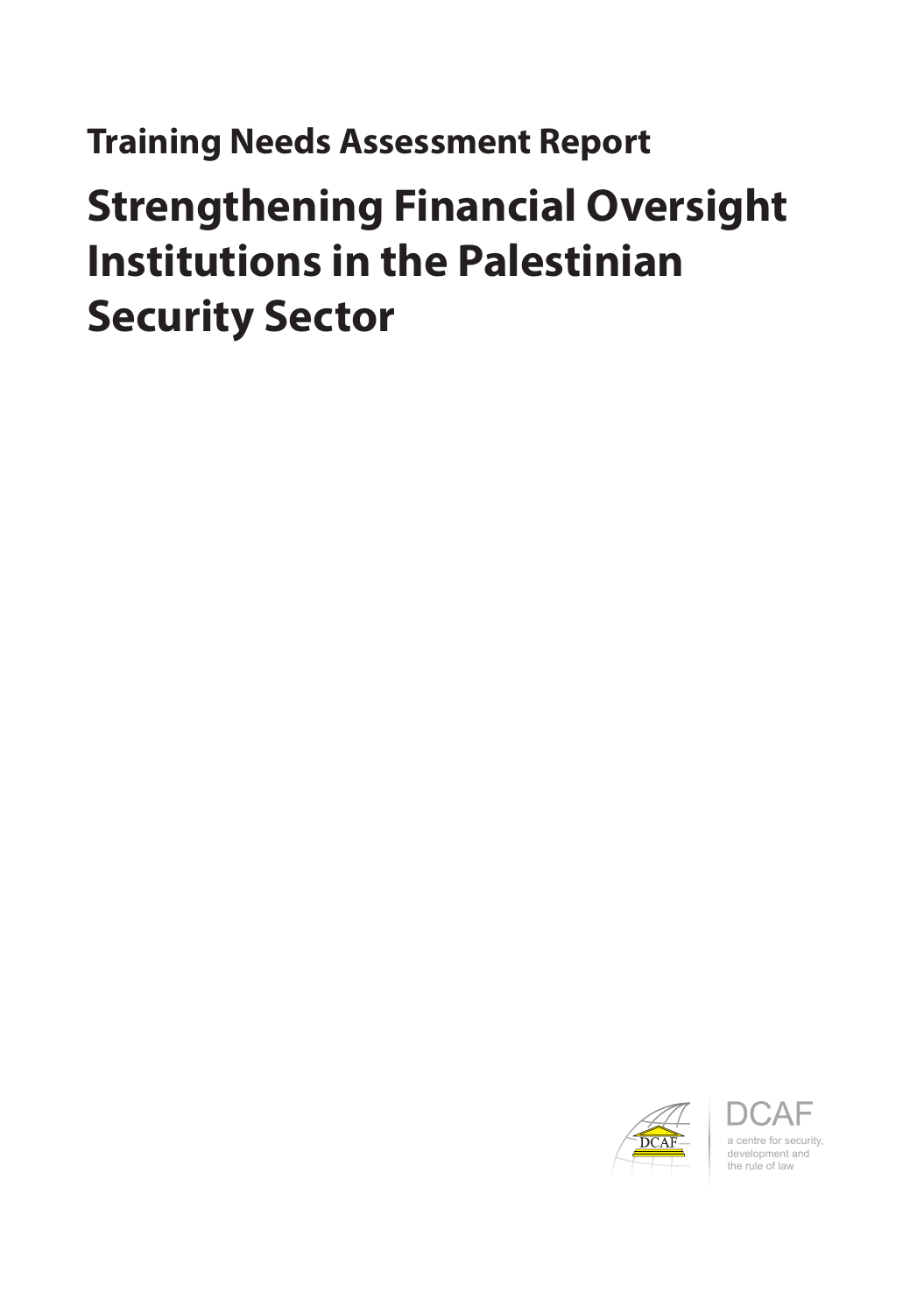#### **About DCAF**

The Geneva Centre for the Democratic Control of Armed Forces (DCAF) promotes good governance and reform of the security sector. The Centre conducts research on good practices, encourages the development of appropriate norms at the national and international levels, makes policy recommendations and provides in-country advice and assistance programmes. DCAF's partners include governments, parliaments, civil society, international organisations and the core security and justice providers such as police, judiciary, intelligence agencies, border security services and the military.

#### **Publisher**

Geneva Centre for the Democratic Control of Armed Forces (DCAF) Chemin Eugène-Rigot 2E P.O. Box 1360 1202 Geneva Switzerland

Tel: +41 (22) 730 94 00 Fax: +41 (22) 730 94 05

#### www.dcaf.ch

© Geneva Centre for the Democratic Control of Armed Forces (DCAF), 2015. All Rights Reserved.

#### **Editorial Board**

Intisar Abu Khalaf Regula Kaufmann Arnold Luethold German Reyes Suarez Jane Rice Zoltan Venczel

#### **Design and Layout**

Wael Dwaik

#### **Editing and Proofreading**

Intisar Abu Khalaf Jane Rice Felix Tusa

#### **Note**

This publication has been produced with the assistance of the European Union. The contents of this publication are the sole responsibility of the Geneva Centre for the Democratic Control of Armed Forces (DCAF) and can in no way be taken to reflect the views of the European Union.

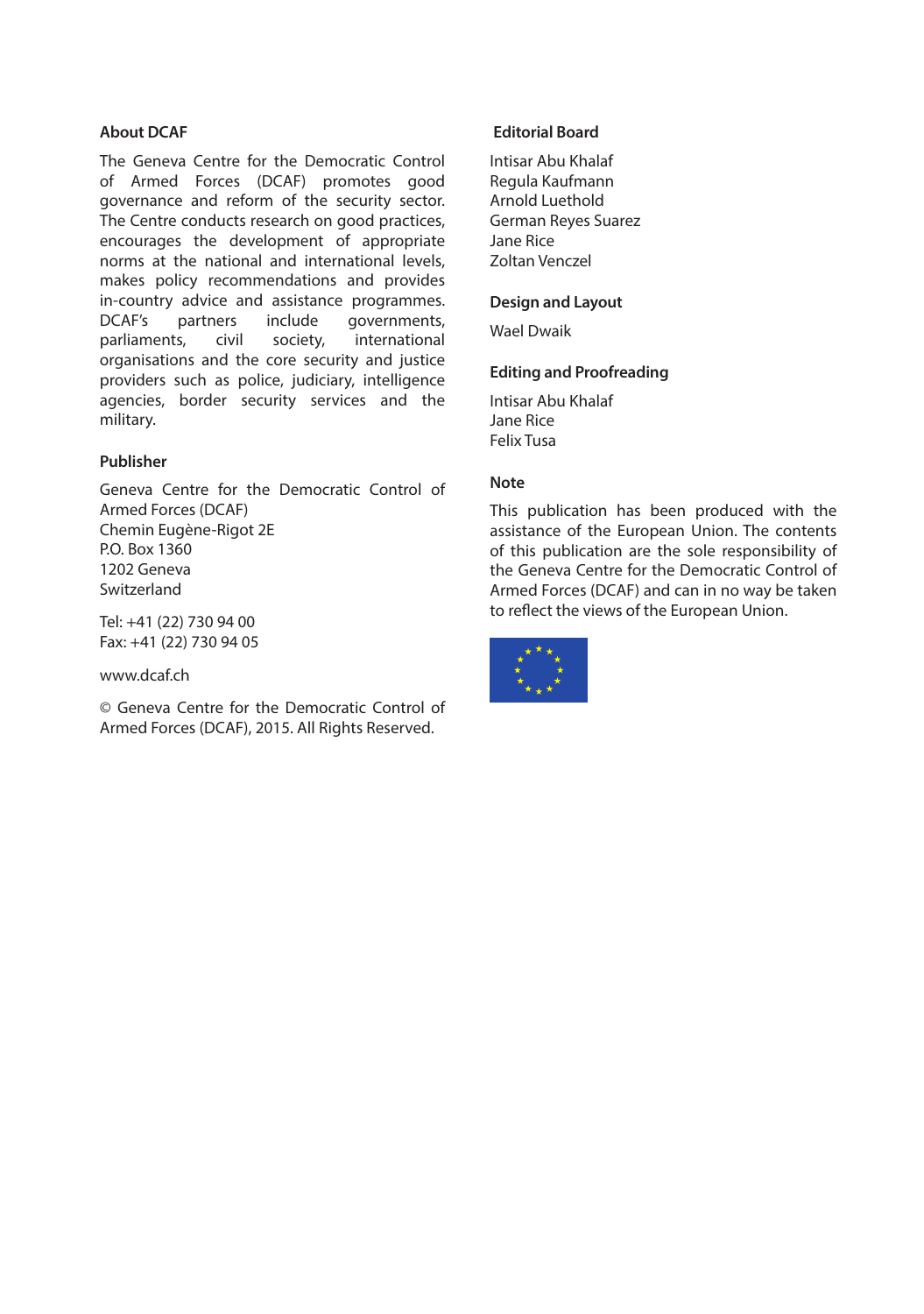## **Table of Contents**

| <b>Introduction</b>                                                                                   | 4      |
|-------------------------------------------------------------------------------------------------------|--------|
| 1. Financial Oversight in the Palestinian Security Sector<br>The Institutional Framework<br>$\bullet$ | 5<br>5 |
| Challenges to Financial Oversight in the oPt<br>$\bullet$                                             | 5      |
| Developing an Integrity Framework for the Palestinian Security Sector<br>$\bullet$                    | 5      |
| Problem statement<br>$\bullet$                                                                        | 6      |
| <b>2. Assessing Training Needs</b>                                                                    | 7      |
| Needs assessment to Build the Ground for Capacity Development<br>$\bullet$                            | 7      |
| Methodology<br>$\bullet$                                                                              | 7      |
| Findings<br>$\bullet$                                                                                 | 7      |
| 3. Recommendations & Next Steps                                                                       | 10     |
| <b>Annex 1: List of Task Force Members</b>                                                            | 11     |
| Annex 2: Mapping of Palestinian institutions involved in financial oversight in the security sector   | 12     |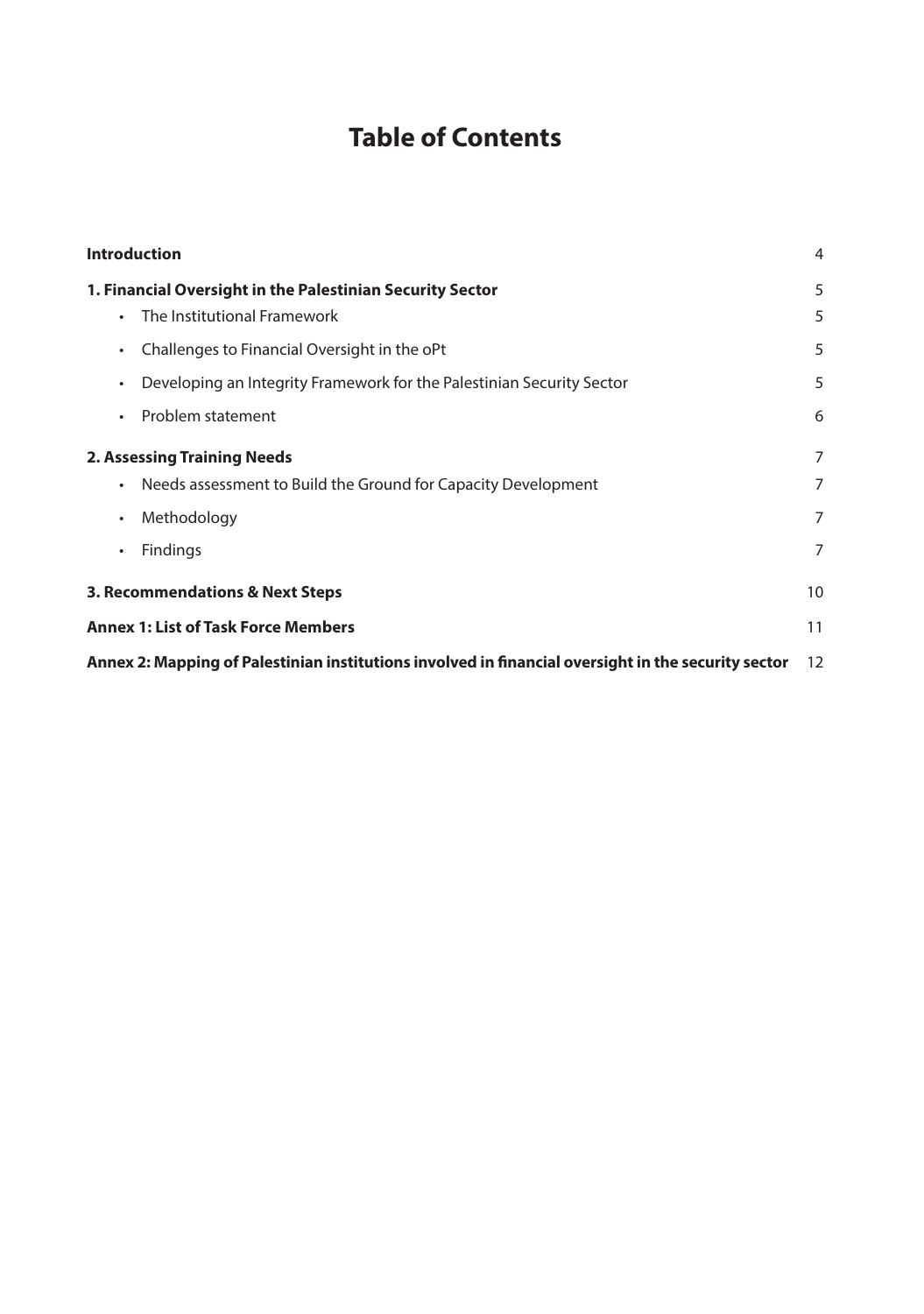## **Introduction**

The purpose of this report is to present the main results from the Geneva Centre for the Democratic Control of Armed Forces' (DCAF) training needs assessment of select institutions involved in financial oversight in the security sector in the occupied Palestinian territory (oPt). The objective of the needs assessment was to identify fields in which enhanced capacities of the institutions can directly contribute to strengthen their financial oversight function.

Currently, existing financial oversight institutions and financial oversight departments of security sector institutions do not follow a unified process for exercising oversight: each operates based on their directors' personal initiatives. As a result, these financial oversight bodies have developed their own procedures and methods for implementing financial oversight, rather than one set of processes and systems for all institutions. This can potentially open up opportunities for mismanagement and corruption and makes oversight of all security forces and executive authorities by the Palestinian State Audit and Administrative Control Bureau (SAACB, the Palestinian independent state audit institution) extremely difficult and time consuming.

Staff working in financial management and oversight also often lack the knowledge, awareness of international best practice and specialised skills to conduct efficient and effective financial oversight, hindering their performance.

DCAF and SAACB have been actively involved in addressing these issues which prevent good financial oversight in the Palestinian security sector. As a result of their joint activities and consultations over the years, they identified a number of main areas in which financial staffers need technical support to improve their capacities.

1. The legal framework of financial oversight in the security sector;

- 2. Budgetary processes concerning the security sector;
- 3. Mechanisms and procedures for financial oversight in the security sector;
- 4. The role of the donors;
- 5. The capacities and professional development opportunities of financial oversight staffers.

In 2013, DCAF and SAACB formed a task force of representatives from key financial oversight institutions to discuss these areas and identify where capacity building can strengthen financial oversight in the security sector. The task force held four meetings between May and July 2013 with senior officials from the main financial oversight organisations *(see Annex 1 for a full list of the task force members)*. The purpose of the task force meetings was to conduct a participatory needs-assessment of the target institutions' training needs.

As a result of the discussions, task force members identified a need to promote and enhance the understanding of the members of their respective organisations in the following areas: the legal framework of financial oversight in the security sector, budgetary processes, mechanisms and procedures for financial oversight in the security sector, the role of the donors and capacities and professional development opportunities for financial oversight staffers.

Following the issues raised by task force members in this assessment, DCAF and the SAACB will:

- • Organise two training courses to support and strengthen the capacities of financial oversight staffers;
- • Draft a working paper addressed to PNA decision-makers with recommendations on how to strengthen the financial oversight system in the Palestinian security sector.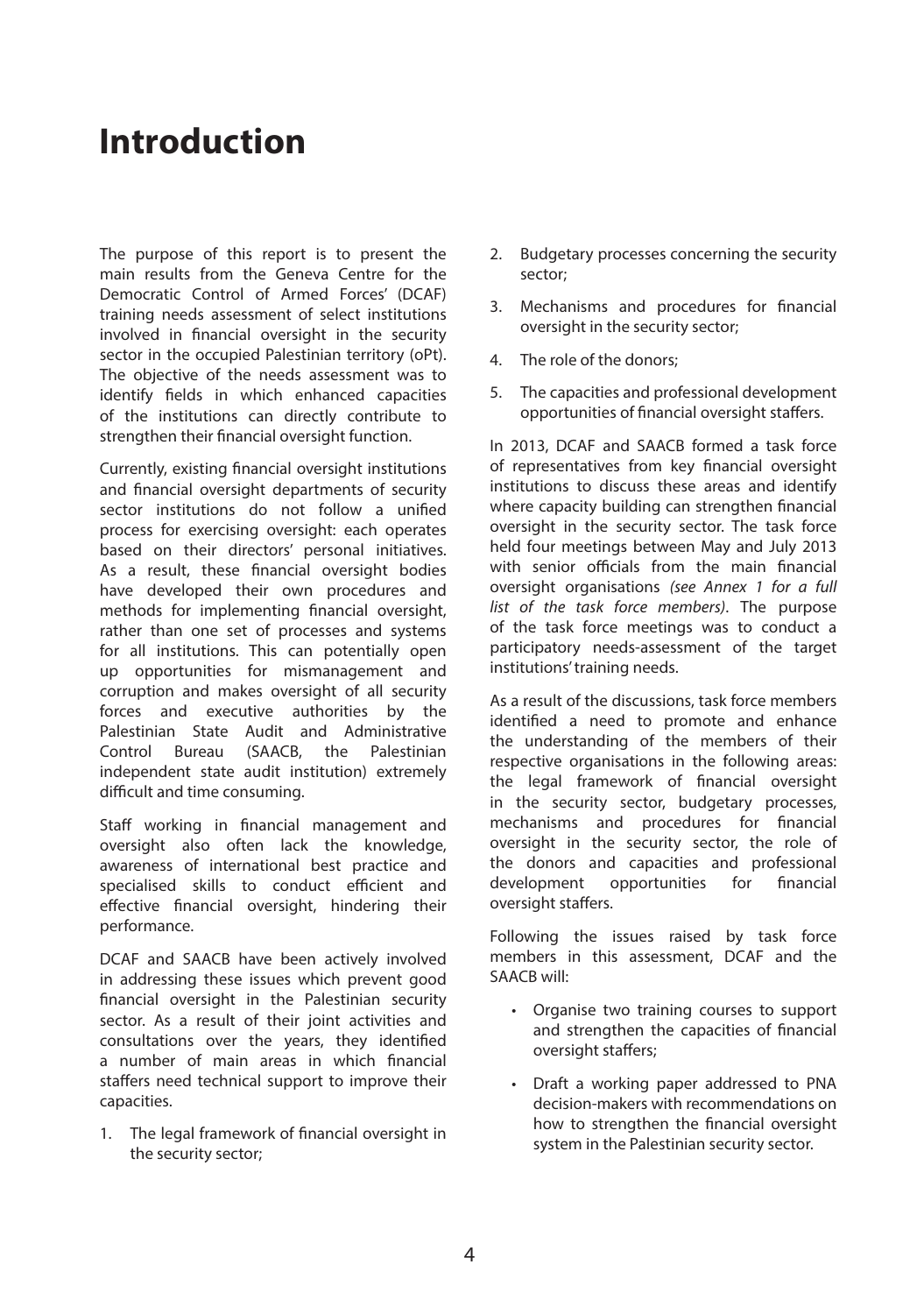## **1. FINANCIAL OVERSIGHT IN THE PALESTINIAN SECURITY SECTOR**

## **The Institutional Framework**

Financial oversight in the security sector is important because it holds service providers accountable for their use of public funds.<sup>1</sup> Good security sector governance requires strong and efficient internal and external financial oversight institutions and informal oversight actors. Amongst these institutions and actors are ministries, supreme audit institutions, parliaments, anti-corruption commissions and civil society organisations. In the occupied Palestinian territory, the main organisations involved in financial oversight in the security sector are the Palestinian Legislative Council (PLC), Office of the President, State Audit and Administrative Control Bureau (SAACB), Council of Ministers (CoM), Anti-Corruption Commission (ACC), Military Central Financial Administration, Ministry of Finance (MoF), Ministry of Interior (MoI), civil society organisations as well as Palestinian security agencies (National Security Forces and General Intelligence).

Since 2008, the Palestinian National Authority (now State of Palestine) has adopted various steps towards building integrity and preventing corruption in Palestinian security sector institutions. These efforts included establishing the Anti-Corruption Commission in 2011, which is an independent body mandated to investigate corruption cases in the occupied Palestinian territory.

### **Challenges to Financial Oversight in the oPt**

The political division and instability existing since 2007 due to political disputes resulting in Fatah governing in the West Bank and the *de facto* Hamas administration in the Gaza Strip have suspended the functioning of the Palestinian Legislative Council (PLC). This has prevented new laws from being passed and has impeded the work of the State Audit and Administrative Control Bureau (SAACB) as the PLC has not responded to its reports and recommendations. Without the follow-up of the PLC, the SAACB is hindered in its ability to fully implement policies pertaining to control and inspection in the work of the government, public institutions and bodies. The PLC is the only body which can hold the executive and the security forces to account; no other branch of government or institution can fully take over the oversight function from the legislative branch.

### **Developing an Integrity Framework for the Palestinian Security Sector**

The term 'integrity framework' includes the idea of integrity as signalling that a system works well. From a technical perspective '*integrity is applied to objects to judge the quality of a system. Integrity in this sense means that a system is fully functional and intact. A system has integrity if it works as intended and fits seamlessly into the larger system of which it is a part'.2* As defined by the OECD, an '*integrity framework brings together instruments, processes, and structures for fostering integrity and preventing corruption in public organisations*'.3

Despite the lack of a functioning legislative branch of government, the Palestinian National Authority (PNA) has expended much effort in building a sound Palestinian integrity framework in order to improve transparency and accountability. For instance, the PNA established the Palestinian Anti-Corruption Commission in 2011 and promoted the National Strategy on Anti-Corruption (2012-14) developed by the Anti-Corruption Commission to combat the chances for practising corruption.

However, in the oPt some challenges remain: firstly, there is lack of capacity and independence of Palestinian financial and administrative oversight bodies; second, there

<sup>1</sup> N. Masson, L. Andersson and M. Salah Eldin (2012) *Guidebook: Strengthening Financial Oversight in the Security Sector, DCAF, p. 11.* 

<sup>2</sup> Tagarev, T. (ed.) (2010) *Building Integrity and Reducing Corruption in Defence*, DCAF, p. 166.

<sup>3</sup> OECD *Integrity Framework* [http://www.oecd.org/](http://www.oecd.org/gov/44462729.pdf) [gov/44462729.pdf](http://www.oecd.org/gov/44462729.pdf)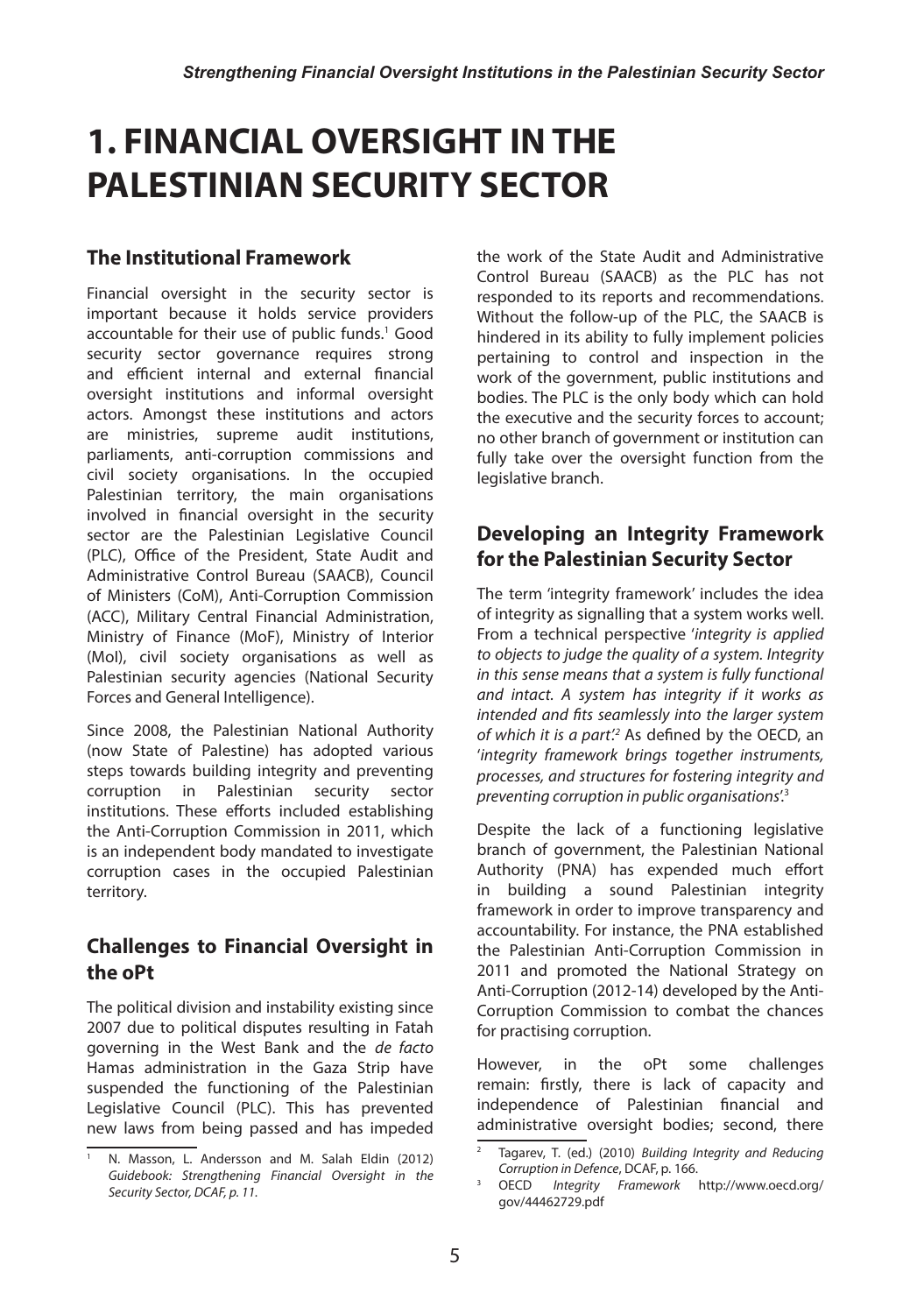is a need to translate the existing national anticorruption strategy into tangible legal and institutional reform; and finally, there are gaps and inconsistencies in the legal framework for financial and administrative oversight.4

Currently, the existing financial oversight institutions and oversight departments in each of the security forces and their management and oversight bodies do not follow a unified process for exercising oversight; each institution operates based on their directors' personal initiatives. A number of staff working in financial oversight bodies have explained that they develop their own procedures and methods, without having the educational background or specialised skills for implementing financial oversight, because their institutions lack formal processes and systems. As a result, different financial oversight institutions have developed their functions and methods independently from one another.

Without effective and efficient financial oversight mechanisms in place, obstacles in all the security budget phases (formulation, approval, execution and evaluation) appear. These obstacles impede achieving full transparency and affect the whole budget cycle. Some of these common difficulties are opacity in security policy formulation, secrecy regarding past expenditures, and lack of transparency in security sector expenditures and spending. The lack of unified control mechanisms for all security forces and government ministries obscures spending procedures, making oversight by the SAACB complicated and inefficient and lacking in transparency and accountability measures. This lack of unified control mechanisms can also reveal opportunities for corruption and obscure wastefulness in spending.

In addition to these organisational problems, the lack of a functioning legislature has created a deficient and weak legal framework governing financial oversight institutions. There is a need for a functioning legislative authority that is able to develop and draft laws and regulations and amend existing laws for strengthening financial oversight institutions in the occupied Palestinian territory.

An internal committee from the Ministry of Finance proposed some amendments on these

laws in 2010, particularly the amendments presented on the *Council of Ministers Decision No. 43 of 2005 on the Financial System of the Ministries and Public Institutions and its Amendments of 2010*, which has been presented to the President for approval, but as yet no response has been issued. The shortcomings in the legal framework negatively affect the overall performance of these institutions, slowing down the implementation of their work.

#### **Problem statement**

Currently, the existing financial oversight institutions and financial oversight departments in the security sector do not follow a unified process for exercising oversight due to the absence of a clear legal framework for financial and administrative oversight.<sup>1</sup> This lack of a unified oversight system can potentially obfuscate processes, leading to mismanagement and corruption. Furthermore, it makes oversight of all security forces and executive authorities by the SAACB extremely difficult and time consuming.

Staff at Palestinian financial and administrative institutions also lack knowledge in international best practice and the specialised skills to conduct efficient and effective financial oversight. This also hinders the performance of these institutions.

Lastly, Palestinian financial and administrative institutions lack the independence required to carry out financial oversight which is in line with international standards.

<sup>4</sup> DCAF (2013) *A Palestinian Legal Collection: Financial and Administrative Oversight in the Security Sector, p. 4.*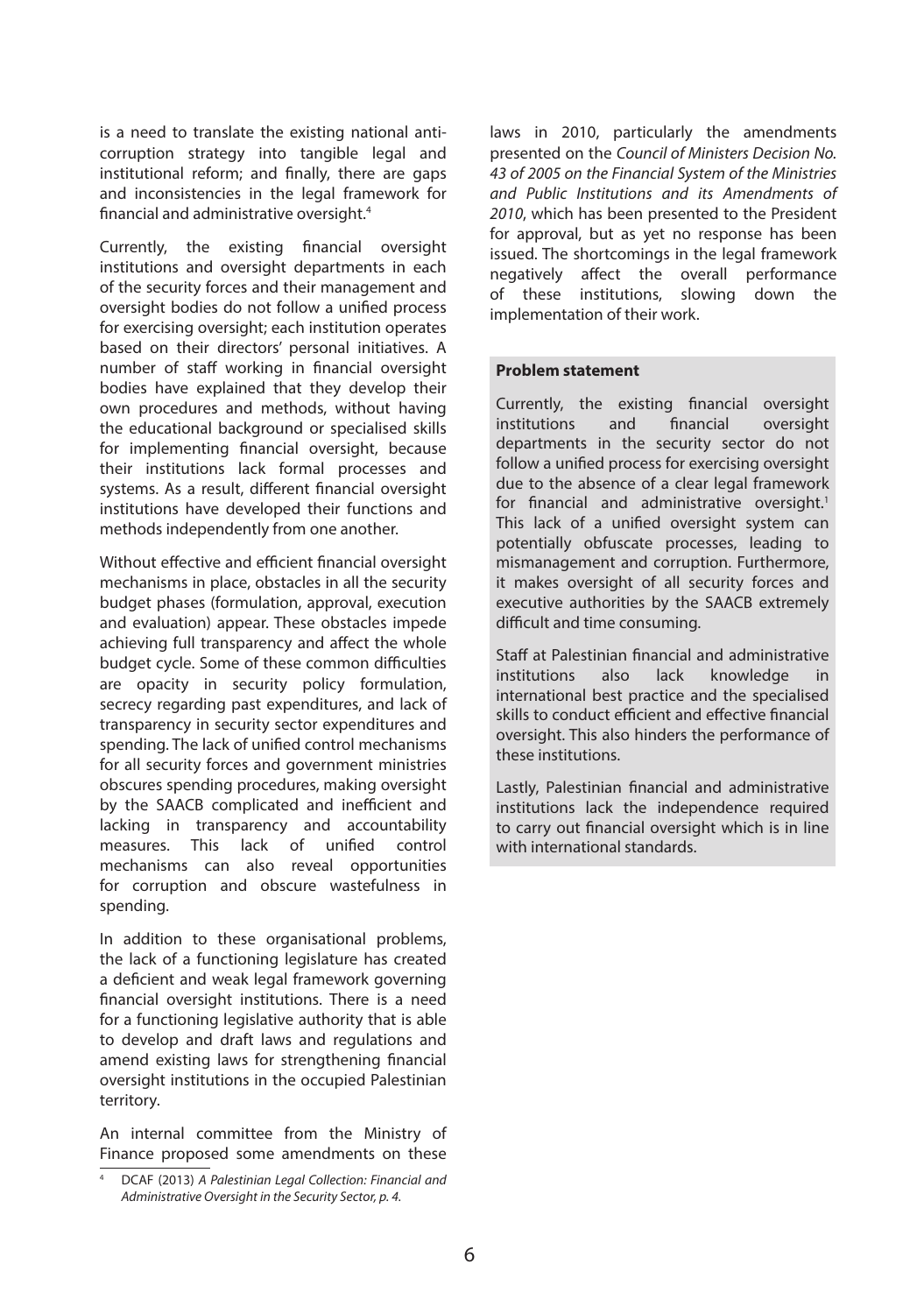## **2. ASSESSING TRAINING NEEDS**

## **Needs Assessment to Build the Ground for Capacity Building**

In 2011, DCAF signed a Memorandum of Understanding with the State Audit and Administrative Control Bureau (SAACB) to provide assistance related to the Strengthening of Financial Oversight of the Security Sector. Under this framework, in 2013 both organisations launched the project 'Assisting Palestinian Financial Oversight Institutions in Strengthening Financial Oversight in the Security Sector'. The objective of this project is to assist relevant Palestinian institutions in strengthening financial oversight in the security sector through building the capacities of financial audit and control units within a number of financial oversight institutions. Specifically, the project aims to address the problems outlined in the previous chapter of this need assessment including developing the skills and capacities of staff at financial oversight institutions, supporting the alignment of oversight procedures and gathering recommendations for legal and institutional reform.

The project beneficiaries include key financial oversight bodies in the oPt: the Palestinian Legislative Council, Office of the President, State Audit and Administrative Control Bureau, Council of Ministers, Anti-Corruption Commission, Military Central Financial Administration, Ministry of Finance, Ministry of Interior, as well as the Palestinian security agencies and representatives from civil society organisations.

DCAF and SAACB undertook an assessment of the training needs of the financial oversight institutions' staff. On the basis of the results of the needs assessment process, DCAF and SAACB will develop and conduct training activities for these staffers to contribute to the strengthening of the capacities of their respective institutions.

## **Methodology**

DCAF, in cooperation with SAACB, consulted the heads of the financial oversight institutions listed above to obtain an overview of the problems they experience in their work. Following these preliminary consultations, DCAF and SAACB invited 15 representatives of these institutions to ioin a task force on capacity development of financial oversight institutions.

Between May and July 2013, DCAF and SAACB held four task force meetings to assess training needs of the participating financial oversight institutions. Each task force meeting focused on one or two specific topics covering key areas of financial oversight:

- • The legal framework of financial oversight in the security sector;
- • Budgetary processes concerning the security sector;
- • Mechanisms and procedures for financial oversight in the security sector;
- The role of the donors and:
- • Capacities and professional development opportunities of financial oversight staff.

### **Findings**

During the task force meetings, members explained their current working conditions and indicated that they would like to further develop their knowledge on how to perform more effective and efficient financial oversight work and on international best practices in these areas. Based on their responses, DCAF and SAACB identified needs in the following three areas:

#### 1. *The legal framework and financial oversight in the security sector*

Most participating task force respondents said they have little knowledge of international financial oversight standards. Participants therefore expressed a desire to learn about international best practice. Most members of the task force stressed the need to conduct legal training for financial oversight staffers. They wish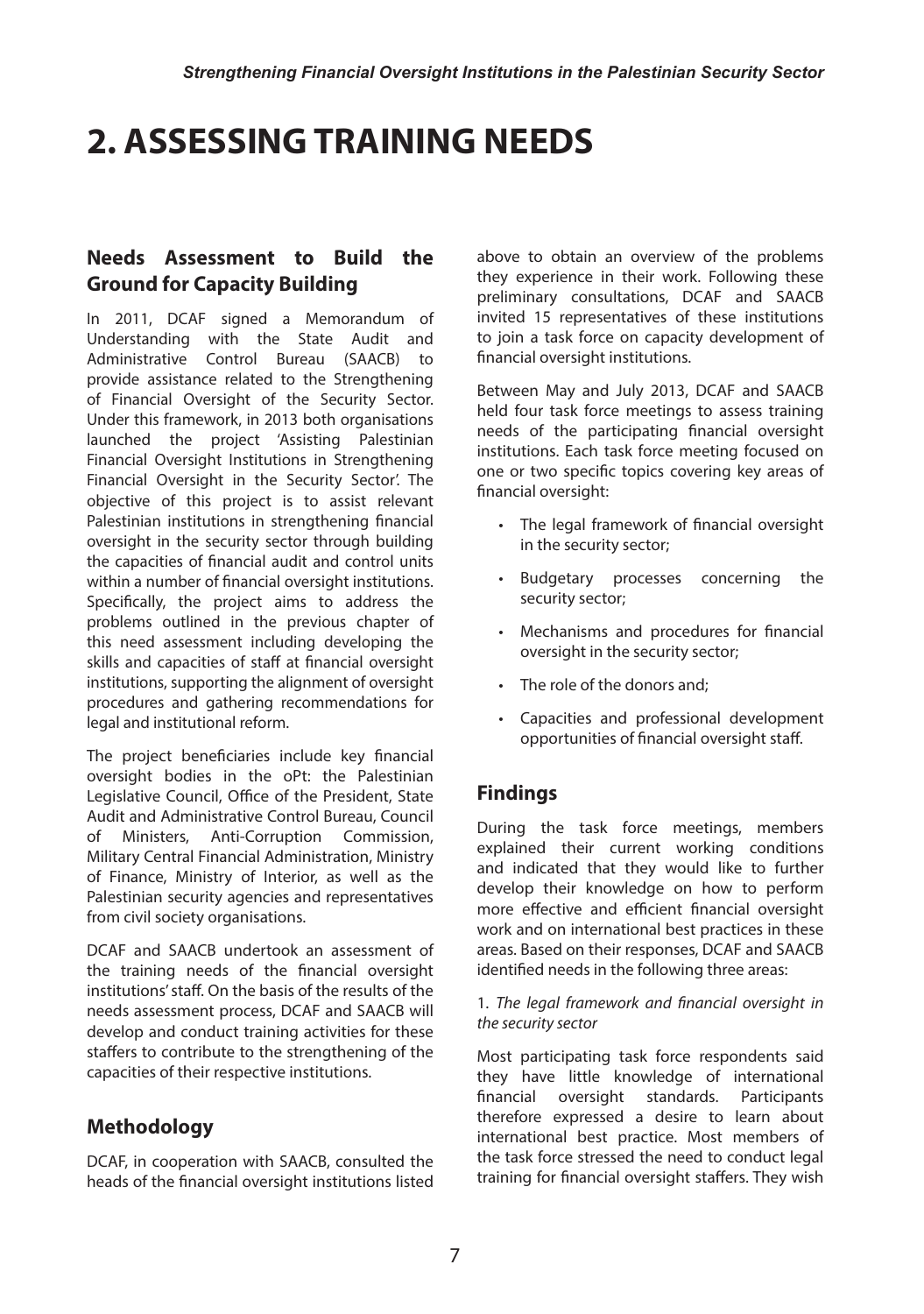to receive training that focuses on the following three elements:

- Understanding the legal framework and applying it to their work
- Developing legal drafting skills: this should enable participants to analyse, review and propose amendments to the existing legal framework.
- • Handling of classified information: participants wish to gain a solid understanding of how to deal with classified information while overseeing security sector budgets.

#### 2. *Budgetary processes concerning the security sector*

Task force members have different degrees of involvement in the budgetary process. Most of them are mainly involved in practicing oversight. According to Palestinian law,<sup>5</sup> the budget in the PNA is first prepared by the budgetary team Task force members said they lack experience in the budgetary process and recommended that staff receive tailored training in the following areas:

- • Financial planning and budget analysis;
- Programme budgeting versus item budgeting;
- • Budget planning processes and oversight functions among the main financial oversight institutions;
- • International standards for measuring performance;
- • Internationally accepted audit methods.

#### 3. *Mechanisms and procedures for financial oversight in the security sector*

Most task force members deplored the absence of clear procedure for financial oversight in their respective institutions. Each of the institutions has developed their own individual and unique

#### **Figure 1. How the budget is prepared and approved in the Palestinian National Authority according to Palestinian legislation6**



in the Ministry of Finance who then send it to the Council of Ministers for review and approval, and then to the PLC for final endorsement and approval. In practice, however due to PLC being inactive, the budget is sent to the Office of the President for endorsement and approval instead of the PLC.**<sup>6</sup>**

internal control mechanisms for oversight. This makes external oversight by SAACB extremely difficult as it has to understand the unique procedures and systems of every single institution. Task force members highlighted a need for training on the following topics:

- standards of transparency, accountability, independence and integrity applied in the security sector;
- understanding the different roles of the various Palestinian financial oversight institutions in the security sector;

Ibid.

<sup>5</sup> *Law of the Organisation of the General Budget and Public Finances No. 7 of 1998, Decision of the Council of Ministers No. 43 of 2005 on the Financial Regulation of Ministries and Public Institutions* and *Decision of the Council of Ministers No. 26 of 2006 on the Amendment of the Decision of the Council of Ministers No. 43 of 2005 on the Financial Regulation of Ministries and Public Institutions.*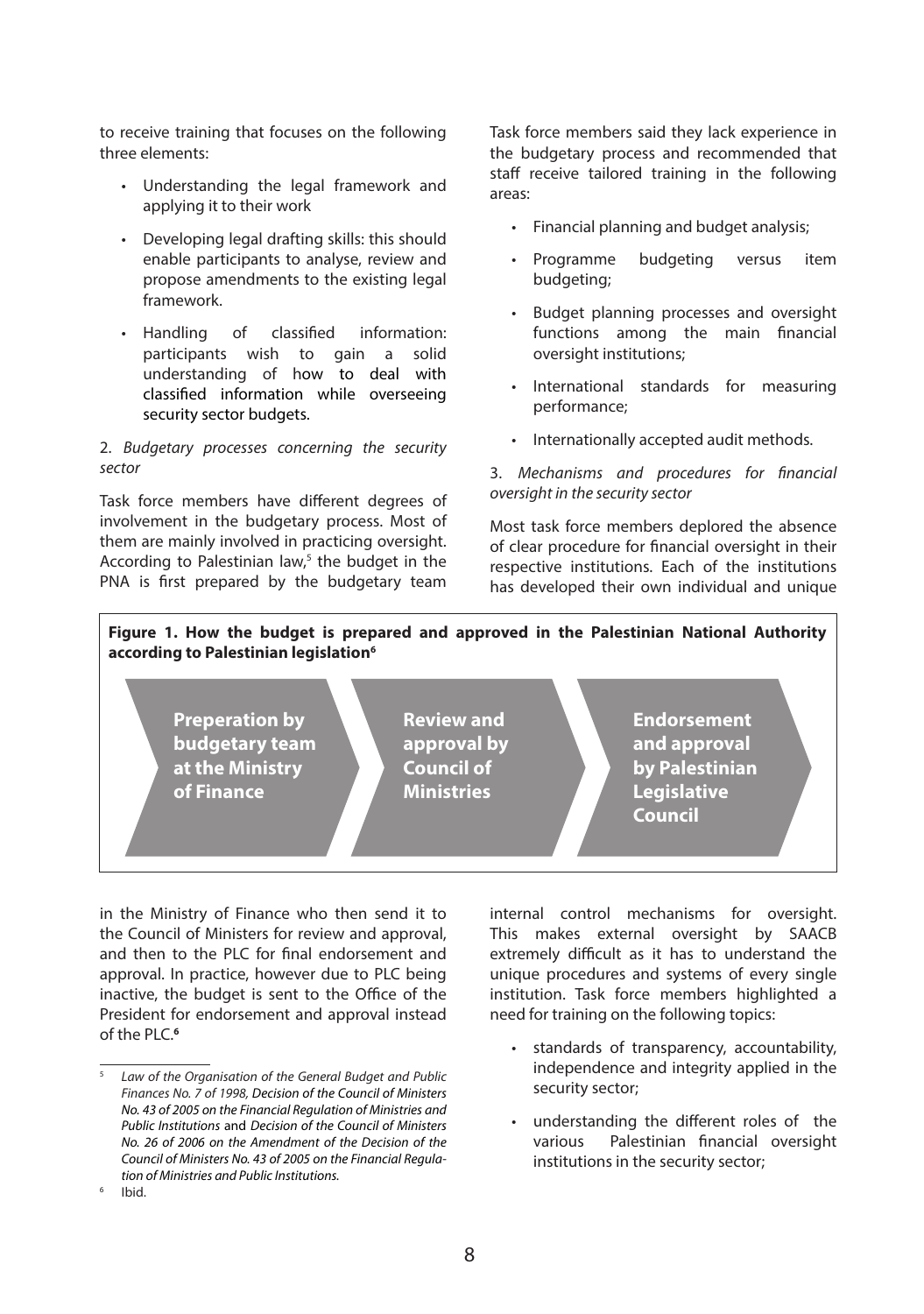- • accountability practice in the security sector;
- • handling classified information while carrying out oversight work;
- harmonising exceptional cases in budgeting for the security sector and the application of the law in these cases;
- • information on countries' experiences and lessons learned on financial oversight of the security forces.

#### 4. *The role of the donors in financial oversight*

A number of task force members indicated that implementing grants from donors requires them to have a good understanding of donor requirements. Their lack of specific knowledge of such requirements may undermine their own oversight procedures. Therefore training needs would have to focus on:

- • Developing methods for reconciling international donor requirements with existing Palestinian legislation
- Understanding transparency and accountability criteria in international grant agreements and knowing how to apply them in practice.

#### 5. *Capacities and professional development opportunities for financial oversight staffers*

In the final task force meeting, task force members discussed opportunities for professional development and made the following recommendations and requests:

- • A general introductory training should be organised on the main topics in financial oversight including the budget cycle, midterm strategic financial planning for security sector institutions and building integrity of security sector institutions.
- • Training courses should be attended by employees and officials from the SAACB, PLC and the financial control departments in the ministries and the security agencies in order to facilitate coordination among departments and ensure the same information and skills are acquired by all attendees. This measure would also contribute to the creation of one overarching financial oversight system, rather

than the ad hoc systems of each agency and institution which currently exists.

• Training materials and methodology should focus on "learning by doing", prioritising practical components rather than theory. Training workshops should focus on skills development rather than be a series of theoretical lectures.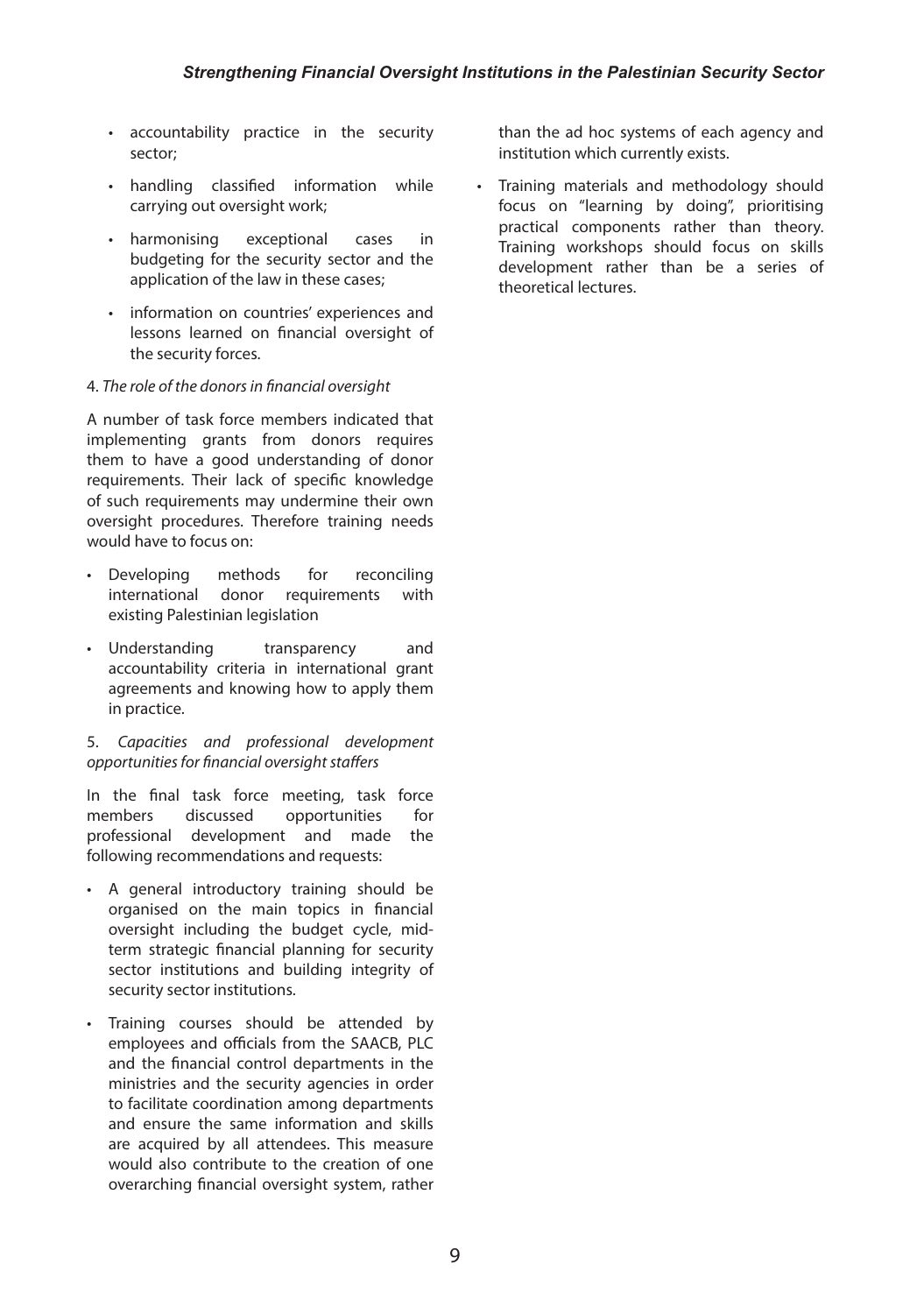## **3. RECOMMENDATIONS & NEXT STEPS**

Based on this training needs assessment, DCAF, with the support of international experts and in cooperation with SAACB, plans to organise a series of training workshops to support and strengthen the capacities of financial oversight staffers.

DCAF will organise four two-day training workshops for 60 financial oversight staffers from the involved organisations which participated in this training needs assessment. The purpose of the two-day training workshops will be to provide the trainees with an introduction to main principles of financial oversight in the security sector and international standards. After that, DCAF will organise an in-depth eight-day training module for the task force members. This training will serve to enlarge their knowledge on the areas identified during the needs assessment and mentioned in this report.

Based on the recomendations of the task force, DCAF an associated expert will also draft and publish a working paper addressed to key political decision-makers in key PNA ministries, the executive leadership of the security forces and the SAACB on the financial oversight landscape in the Palestinian security sector. The working paper will discuss the strengths and weaknesses of the entire financial oversight system in the security sector and not be limited to staff capacities, and will conclude with recommendations to all stakeholders involved.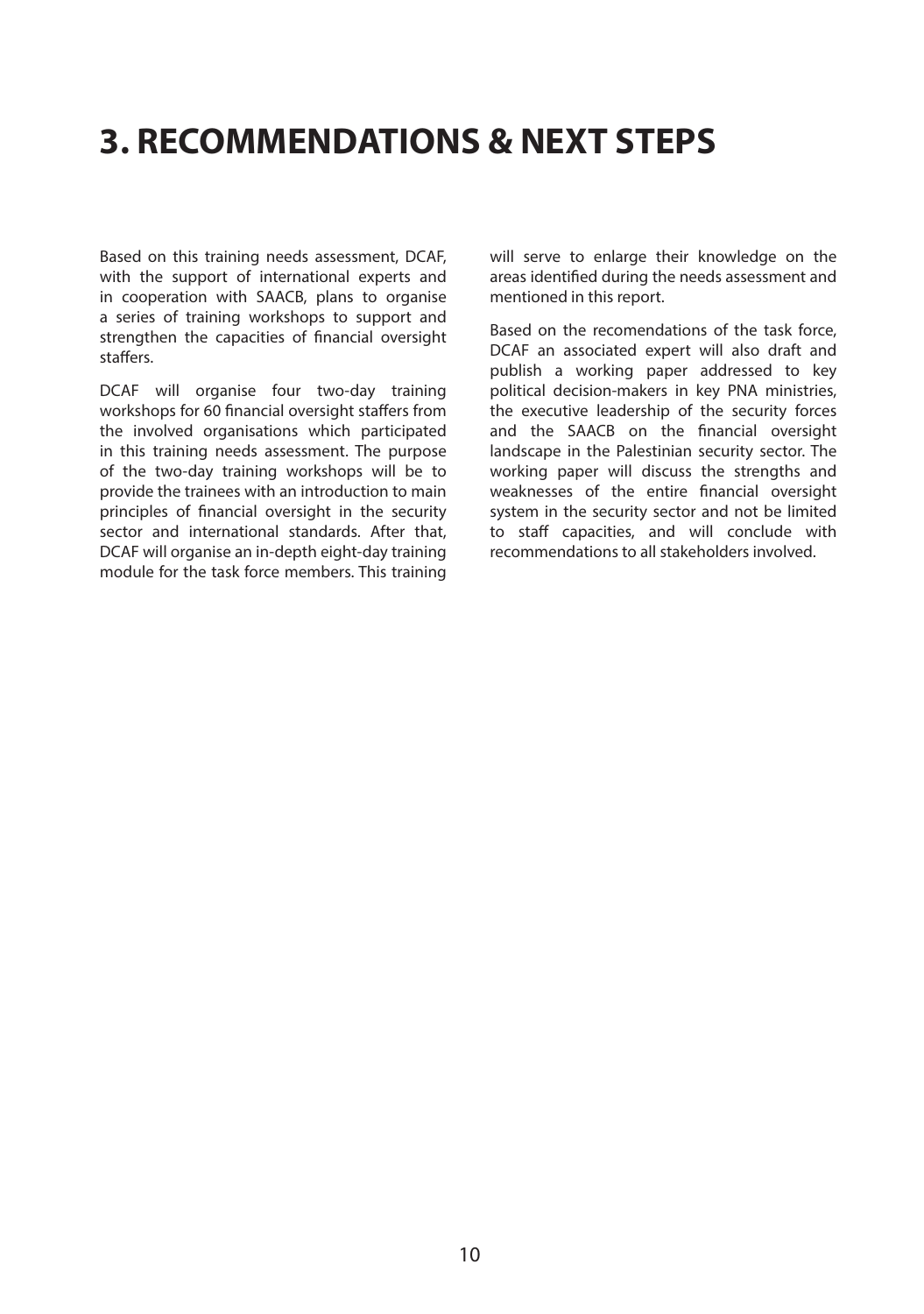## **Annex 1: List of Task Force Members**

#### **Palestinian Legislative Council**

Mohammed Salah Eldin, Clerk of Budget Committee Saed Zaid, Clerk of Security and Interior Committee

**State Audit and Administrative Control Bureau** Yousef Hantash, Acting Director of Governance Sudqi Ibseseh, Manager of Financial Control Department

#### **Ministry of Finance**

Mahmoud Za'roor, General Director of Financial Oversight for Civil Sector Abed Abu Reedah, General Director of Financial Oversight for Military Sector Sulaiman Awad, Director of Control of Finance Department for Military Sector

#### **Office of the President**

Fayez Irsheed, Director of Control Department

**Council of Ministers** Mona Awadh, General Director of Internal Control Department

**Central Military Financial Administration** Iyad Shami, Director of Internal Oversight and Inspection Department

#### **National Security Forces**

Mohannad Abdel Majeed, Manager of Finance Department

#### **Preventive Security Agency**

Isa Jawaedeh, Director of Finance Department

#### **Palestinian Police**

Rafat Abu Rub, Manager of Finance and Budget Department

#### **Anti-Corruption Commission**

Isam Abdel Haleem, Director of Audit and Inspection

## **Talal Abu Ghazaleh Auditing Company**

Jamal Milhem, Executive Manager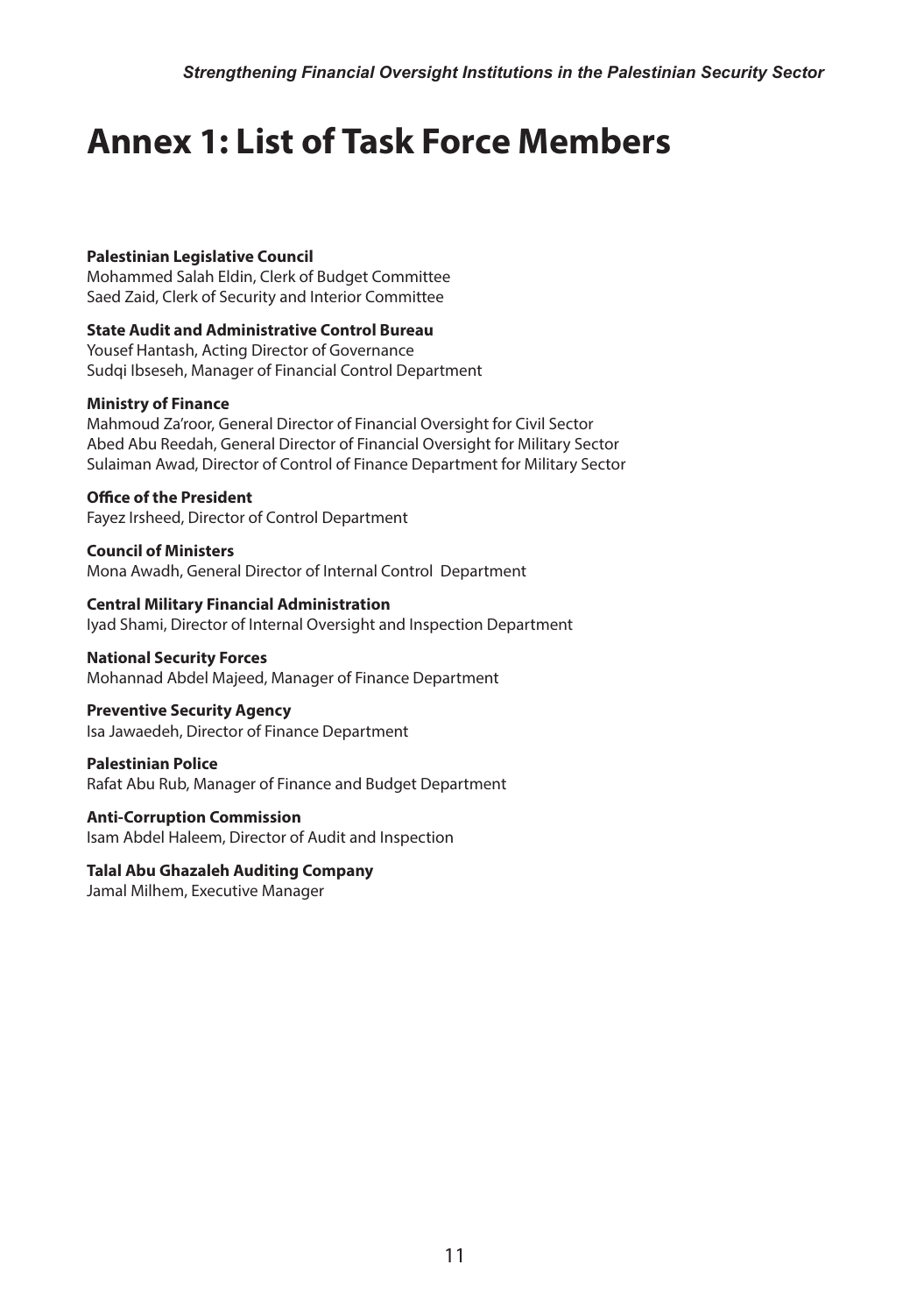**Annex 2: Mapping of Palestinian institutions involved in financial**  Annex 2: Mapping of Palestinian institutions involved in financial oversight in the security sector **oversight in the security sector**

| Laws regulating<br>the institution                        | 2003, Art. 47-<br>- PLC Bylaw of<br>Basic Law of<br>Amended<br>1996.<br>62;                                                                                                                                                                                                                                                                                                                                                                                                     | 2003, Art. 34-<br>Basic Law of<br>Amended<br>$\frac{4}{6}$                                                                                                                                                                                                                                                           | 2003, Art. 63<br>Basic Law of<br>Amended                                                                                                                                                                                                                                                                                                                                                                   |
|-----------------------------------------------------------|---------------------------------------------------------------------------------------------------------------------------------------------------------------------------------------------------------------------------------------------------------------------------------------------------------------------------------------------------------------------------------------------------------------------------------------------------------------------------------|----------------------------------------------------------------------------------------------------------------------------------------------------------------------------------------------------------------------------------------------------------------------------------------------------------------------|------------------------------------------------------------------------------------------------------------------------------------------------------------------------------------------------------------------------------------------------------------------------------------------------------------------------------------------------------------------------------------------------------------|
| Legal framework for involvement in financial<br>oversight | Ministers No. 43 of 2005 on the Financial Regulation of<br>on the Amendment of the Decision of the Council of<br>on the Financial Regulation of Ministries and Public<br>- Law of the Organisation of the General Budget and<br>Decision of the Council of Ministers No. 26 of 2006<br>Decision of the Council of Ministers No. 43 of 2005<br>Ministries and Public Institutions.<br>Public Finances No. 7 of 1998.<br>PLC Bylaw of 1996;<br>Basic Law of 2003;<br>Institutions | - Law No. 6 of 1999 on Tenders for Governmental Work;<br>Decree Law No. 15 of 2011 on Public Procurement;<br>- Law No. 9 of 1999 on General Supplies;<br>- Internal regulations and instructions.<br>- Law of Civil Service No. 4 of 1998;                                                                           | - Law No. 6 of 1999 on Tenders for Governmental Work;<br>- Decree Law No. 15 of 2011 on Public Procurement;<br>- Law No. 9 of 1999 on General Supplies;<br>- Internal regulations and instructions.<br>- Law of Civil Service No. 4 of 1998;                                                                                                                                                               |
| relationships<br>Key                                      | Office of the<br>Council of<br>President;<br>Ministers.<br>SAACB;<br>ACC;                                                                                                                                                                                                                                                                                                                                                                                                       |                                                                                                                                                                                                                                                                                                                      | PNA ministries                                                                                                                                                                                                                                                                                                                                                                                             |
| employees<br>Number of                                    | 15 staffers in<br>department<br>committees<br>specialised<br>and legal                                                                                                                                                                                                                                                                                                                                                                                                          | 4 staffers in the<br>Administrative<br>and Financial<br>Department<br>Control                                                                                                                                                                                                                                        | 5 staffers in the<br>Administrative<br>Financial and<br>Control Unit                                                                                                                                                                                                                                                                                                                                       |
| Reports to                                                |                                                                                                                                                                                                                                                                                                                                                                                                                                                                                 | President                                                                                                                                                                                                                                                                                                            | the Council of<br>General of<br>Secretary<br><b>Ministers</b>                                                                                                                                                                                                                                                                                                                                              |
| Mandate Related to the Finances of the<br>Security Sector | Internal Committee (established by not yet<br>- Reviews and approves the intelligence<br>- Reviews and prepares general budget<br>- Reviews the laws relevant to security.<br>Oversees security sector institutions.<br>Enacts laws relevant to financial<br>Review and approves budget;<br>recommendations to the PLC.<br>- Puts forward budgetary<br>Tripartite Committee:<br><b>Budget Committee:</b><br>oversight;<br>draft law;<br>activated):<br>budget.                  | Department at the Office of the President<br>The Financial and Administrative Control<br>conducts administrative control and<br>the President and its administrative<br>General Intelligence Department.<br>Oversees direct operations of the<br>financial auditing of the Office of<br>departments (civilian only). | Ensures effective use of public funds in<br>Reviews and approves general budget<br>Submits to the Office of the President<br>- Internal Financial and Administrative<br>of the Council of Ministers conducts<br>administrative control and financial<br>Control Unit at General-Secretariat<br>accordance with policies and laws.<br>the laws of the PLC for approval;<br>auditing of General-Secretariat; |
| Institution                                               | Council (PLC)<br>Palestinian<br>Legislative                                                                                                                                                                                                                                                                                                                                                                                                                                     | Office of the<br>President                                                                                                                                                                                                                                                                                           | Council of<br>Ministers                                                                                                                                                                                                                                                                                                                                                                                    |
| Branch                                                    | Legislative                                                                                                                                                                                                                                                                                                                                                                                                                                                                     | Executive                                                                                                                                                                                                                                                                                                            |                                                                                                                                                                                                                                                                                                                                                                                                            |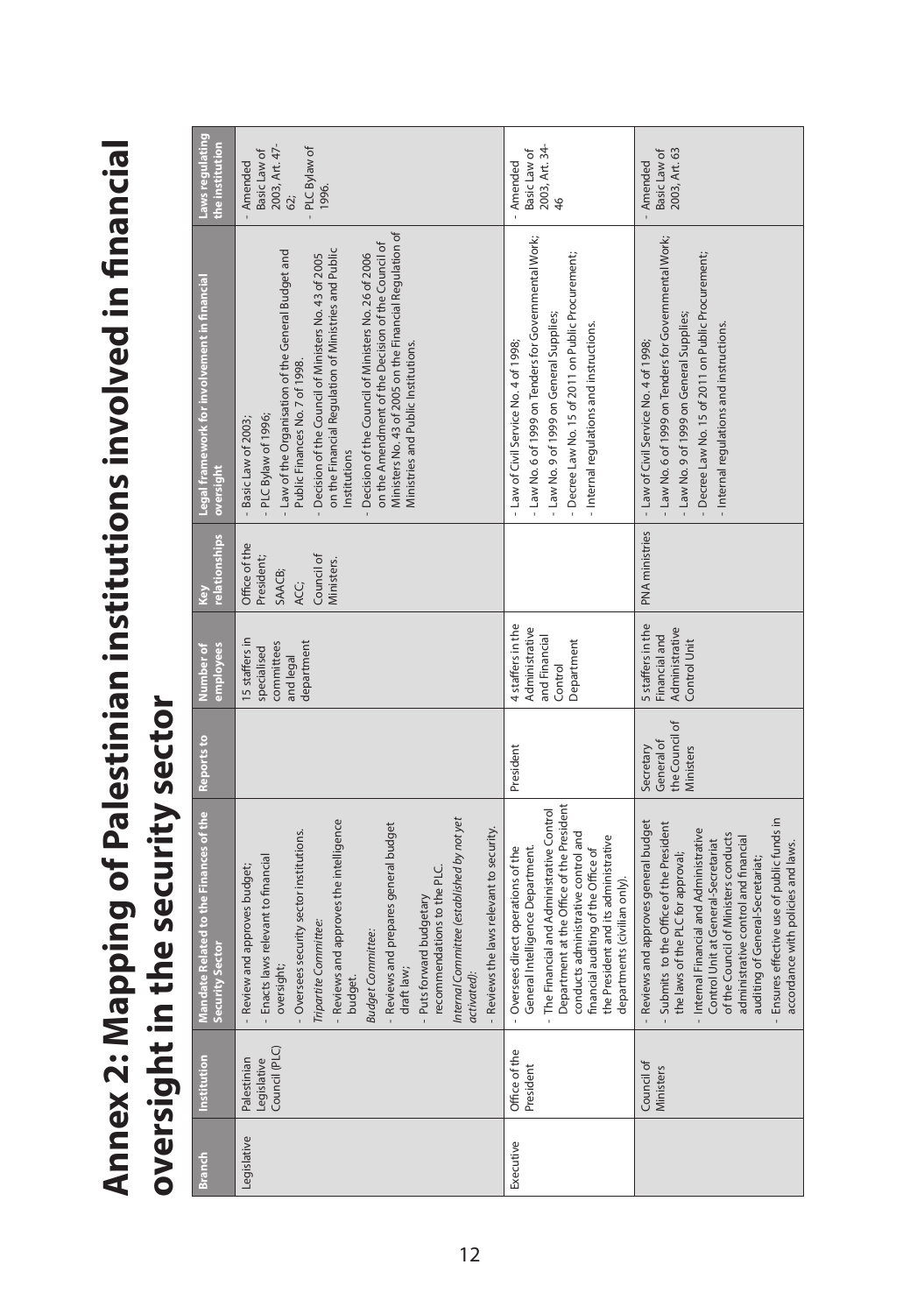| Laws regulating<br>the institution                               | 2003, Art. 65<br>Basic Law of<br>(applicable<br>For all PNA<br>ministries)<br>Amended                                                                                                                                                                                                                                                                     | Service No. 4<br>2003, Art. 65<br>Basic Law of<br>Law of Civil<br>Amended<br>of 1998<br>$\bar{1}$                                                                                                                                                                                                                                                                                                                                                                                                                                                                                                                                                                                                                                                                                                                                                                                                                                                                                                                                                                                                                                                                                                                                                                                                                                                                                                                                                                                                                                       |
|------------------------------------------------------------------|-----------------------------------------------------------------------------------------------------------------------------------------------------------------------------------------------------------------------------------------------------------------------------------------------------------------------------------------------------------|-----------------------------------------------------------------------------------------------------------------------------------------------------------------------------------------------------------------------------------------------------------------------------------------------------------------------------------------------------------------------------------------------------------------------------------------------------------------------------------------------------------------------------------------------------------------------------------------------------------------------------------------------------------------------------------------------------------------------------------------------------------------------------------------------------------------------------------------------------------------------------------------------------------------------------------------------------------------------------------------------------------------------------------------------------------------------------------------------------------------------------------------------------------------------------------------------------------------------------------------------------------------------------------------------------------------------------------------------------------------------------------------------------------------------------------------------------------------------------------------------------------------------------------------|
| Legal framework for involvement in financial<br>oversight        | - Law No. 6 of 1999 on Tenders for Governmental Work;<br>- Law of Service in the Palestinian Security Forces No. 8<br>- Decree Law No. 15 of 2011 on Public Procurement;<br>- Law No. 9 of 1999 on General Supplies;<br>Internal regulations and instructions.<br>- Presidential Decree No. 12 of 2002;<br>- Law of Civil Service No. 4 1998;<br>of 2005; | Ministers No. 43 of 2005 on the Financial Regulation of<br>- Law No. 6 of 1999 on Tenders for Governmental Work;<br>- Law of Service in the Palestinian Security Forces No. 8<br>Prime Minister Salam Fayyad on the 7th of December<br>Public Finances No. 7 of 1998and annual accessories;<br>on the Amendment of the Decision of the Council of<br>Supplies and Procurement System of the Palestinian<br>Council of Ministers No. 43 of 2005 on the Financial<br>- Law of the Organisation of the General Budget and<br>Official Work Assignments and External Courses for<br>Decision of the Council of Ministers No. 26 of 2006<br>- Council of Ministers Resolution No. 41 of 2004 and<br>The Exceptional Financial Regulation approved by<br>Council of Ministers' Resolution on Identifying the<br>- Laws relevant to Military Finance: Decision of the<br>the Special Regulation Allowances Official Work<br>Regulations on Allowances and Expenses of the<br>Regulation of Ministries and Public Institutions<br>level of prices or bids for vehicles insurance;<br>Financial System of the Palestinian General<br>- Income Tax Act 2008, as amended in 2011;<br>Palestinian Security Forces No. 20 of 2010;<br>- General Intelligence Law No. 17 of 2005;<br>- Decree Law on General Budget of 2012;<br>- Law of Public Retirement No. 7 of 2005;<br>General Supplies Law No. 9 of 1998;<br>Ministries and Public Institutions.<br>General Intelligence of 2007<br>Intelligence of 2007;<br>Assignments;<br>of 2005;<br>2010. |
| relationships<br>Key                                             | Security forces                                                                                                                                                                                                                                                                                                                                           | Administration<br>Security forces<br>PNA ministries<br>Financial<br>(Military)<br>Central<br><b>SAACB</b>                                                                                                                                                                                                                                                                                                                                                                                                                                                                                                                                                                                                                                                                                                                                                                                                                                                                                                                                                                                                                                                                                                                                                                                                                                                                                                                                                                                                                               |
| employees<br>Number of                                           |                                                                                                                                                                                                                                                                                                                                                           | (all placed at the<br>Administration)<br>Military Central<br>Security Sector<br>in the Financial<br>in the Financial<br>Civilian Sector<br>25 employees<br>85 employees<br>Department-<br>Department-<br>in different<br>as financial<br>controllers<br>ministries)<br>Oversight<br>Oversight<br>(working<br>Financial                                                                                                                                                                                                                                                                                                                                                                                                                                                                                                                                                                                                                                                                                                                                                                                                                                                                                                                                                                                                                                                                                                                                                                                                                  |
| Reports to                                                       | Council of<br>President<br>Ministers                                                                                                                                                                                                                                                                                                                      | Ministry of<br>Council of<br>President<br>Ministers<br>Interior<br><b>SAACB</b>                                                                                                                                                                                                                                                                                                                                                                                                                                                                                                                                                                                                                                                                                                                                                                                                                                                                                                                                                                                                                                                                                                                                                                                                                                                                                                                                                                                                                                                         |
| Mandate Related to the Finances of the<br><b>Security Sector</b> | Responsible for all funds, property and<br>equipment belonging to the security<br>forces.                                                                                                                                                                                                                                                                 | Military Central Financial Administration<br>Ministry of Finance are used to purchase<br>expenditures and income of civilian and<br>Practice monitoring on the expenditure<br>Interact with the competent authorities<br>statistical information on independent<br>and revenues in all that would develop<br>accordance with purpose, and prevent<br>observations of SAACB and respond to<br>Financial oversight is managed through<br>Coordinate with finance departments<br>(Military) regarding financial matters;<br>Civilian Sector and Financial Oversight<br>of departments either funded by the<br>in the security forces to follow up on<br>Ensure public funds allocated by the<br>on audit and review of expenditures<br>military hardware to the competent<br>Provide advice and consultation for<br>Exercise rapid assessment of funds,<br>the Financial Oversight Department-<br>Review civilian and security forces'<br>all of the security services and the<br>Department-Security Sector which:<br>general budget, grants, or others;<br>mismanagement of public funds;<br>- Ensure efficient use of money in<br>civilian and military equipment;<br>Provide accurate graphical and<br>partnerships and fixed assets;<br>expenditures.<br>authorities;<br>control;<br>them;                                                                                                                                                                                                                                            |
| Institution                                                      | Ministry of<br>Interior                                                                                                                                                                                                                                                                                                                                   | Ministry of<br>Finance                                                                                                                                                                                                                                                                                                                                                                                                                                                                                                                                                                                                                                                                                                                                                                                                                                                                                                                                                                                                                                                                                                                                                                                                                                                                                                                                                                                                                                                                                                                  |
| <b>Branch</b>                                                    |                                                                                                                                                                                                                                                                                                                                                           |                                                                                                                                                                                                                                                                                                                                                                                                                                                                                                                                                                                                                                                                                                                                                                                                                                                                                                                                                                                                                                                                                                                                                                                                                                                                                                                                                                                                                                                                                                                                         |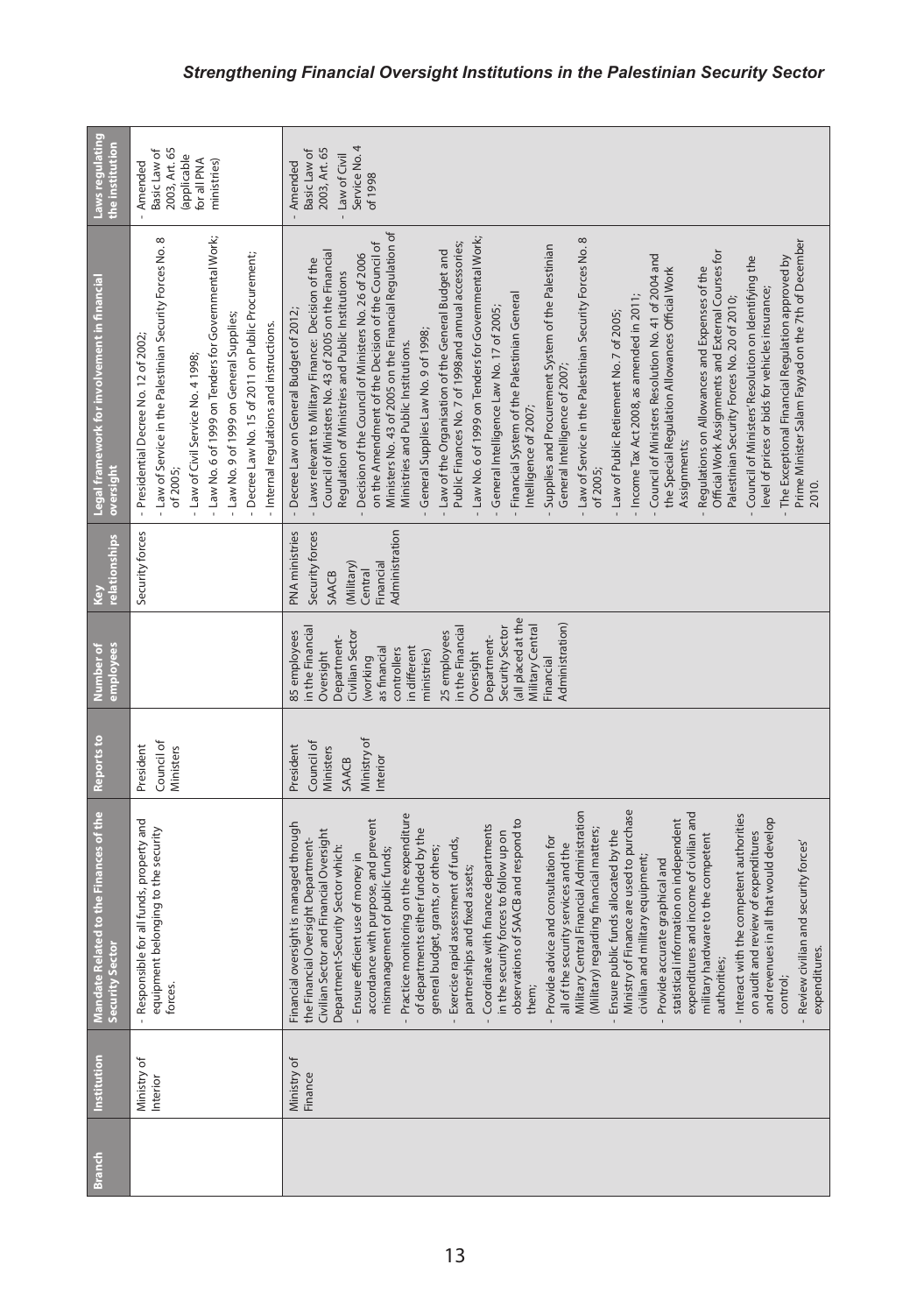| Laws regulating<br>the institution                               | Revolutionary<br>Law of 1979<br>pTd                                                                                                                                                                                                                                                                                                                        | Control Bureau<br>Administrative<br>No.15 of 2004.<br>Financial and<br>2003, Art. 96;<br>Basic Law of<br>- Law of the<br>Amended                                                                                                                                                                                                                                                                                                                                                                                                                                                                                                                                                                                                                                                                                                                                                                               |
|------------------------------------------------------------------|------------------------------------------------------------------------------------------------------------------------------------------------------------------------------------------------------------------------------------------------------------------------------------------------------------------------------------------------------------|----------------------------------------------------------------------------------------------------------------------------------------------------------------------------------------------------------------------------------------------------------------------------------------------------------------------------------------------------------------------------------------------------------------------------------------------------------------------------------------------------------------------------------------------------------------------------------------------------------------------------------------------------------------------------------------------------------------------------------------------------------------------------------------------------------------------------------------------------------------------------------------------------------------|
| <b>Legal framework for involvement in financial</b><br>oversight | Ministers No. 43 of 2005 on the Financial Regulation of<br>on the Amendment of the Decision of the Council of<br>on the Financial Regulation of Ministries and Public<br>Decision of the Council of Ministers No. 26 of 2006<br>- Decision of the Council of Ministers No. 43 of 2005<br>Ministries and Public Institutions<br>Institutions<br>$\mathbf I$ | Ministers No. 43 of 2005 on the Financial Regulation of<br>on the Amendment of the Decision of the Council of<br>The Law of the Financial and Administrative Control<br>on the Financial Regulation of Ministries and Public<br>- Law of the Organisation of the General Budget and<br>Decision of the Council of Ministers No. 26 of 2006<br>Decision of the Council of Ministers No. 43 of 2005<br>Ministries and Public Institutions<br>Public Finances No. 7 of 1998.<br>Bureau No.15 of 2004;<br>Institutions<br>$\mathbf{I}$                                                                                                                                                                                                                                                                                                                                                                             |
| relationships<br>Key                                             | Security forces                                                                                                                                                                                                                                                                                                                                            | Security forces<br>Ministry of<br>Finance<br>PLC                                                                                                                                                                                                                                                                                                                                                                                                                                                                                                                                                                                                                                                                                                                                                                                                                                                               |
| employees<br>Number of                                           | (some of whom<br>security forces)<br>Administrative<br>and Oversight<br>Financial and<br>are placed in<br>Department<br>16 staff in                                                                                                                                                                                                                        | 152, including<br>75 auditors                                                                                                                                                                                                                                                                                                                                                                                                                                                                                                                                                                                                                                                                                                                                                                                                                                                                                  |
| Reports to                                                       | Part of General<br>Department-<br>Ministry of<br>Oversight<br>(Financial<br>Security<br>Security<br>Finance<br>Sector)                                                                                                                                                                                                                                     | Prime Minister<br>Office of the<br>Commission<br>Corruption<br>authorities<br>Council of<br>President<br>Ministers<br>Judicial<br>Anti-<br><b>DTd</b>                                                                                                                                                                                                                                                                                                                                                                                                                                                                                                                                                                                                                                                                                                                                                          |
| Mandate Related to the Finances of the<br>Security Sector        | Reviews spending requests from security<br>submits them to the Ministry of Finance;<br>prepares security forces' budgets and<br>Along with the Ministry of Interior,<br>Oversees security forces' budget<br>implementation;<br>forces.                                                                                                                     | legal contraventions made by employees<br>Ensures the provisions of the Budget Law<br>and the annual budget are implemented<br>institutions and bodies, and those alike;<br>and that the respective financial orders<br>to which they conform to the laws and<br>disbursement, and controls the extent<br>transparency, credibility and clarity in<br>Controls the expenditures of the PNA<br>during or by virtue of their functions.<br>Reveals financial, administrative and<br>the work of the Government, public<br>storehouses and warehouses, in the<br>and drafts are made, pursuant to its<br>control and inspection in a manner<br>- Implements policies pertaining to<br>to administrative parties and their<br>Audits grants, gifts and donations<br>that guarantees the promotion of<br>and its revenues, loans, advances,<br>manner set forth in the law;<br>regulations in force;<br>provisions; |
| Institution                                                      | Administration<br>Financial<br>(Military)<br>Central                                                                                                                                                                                                                                                                                                       | Control Bureau<br>Administrative<br>Audit and<br>(SAACB)<br>State                                                                                                                                                                                                                                                                                                                                                                                                                                                                                                                                                                                                                                                                                                                                                                                                                                              |
| <b>Branch</b>                                                    |                                                                                                                                                                                                                                                                                                                                                            |                                                                                                                                                                                                                                                                                                                                                                                                                                                                                                                                                                                                                                                                                                                                                                                                                                                                                                                |